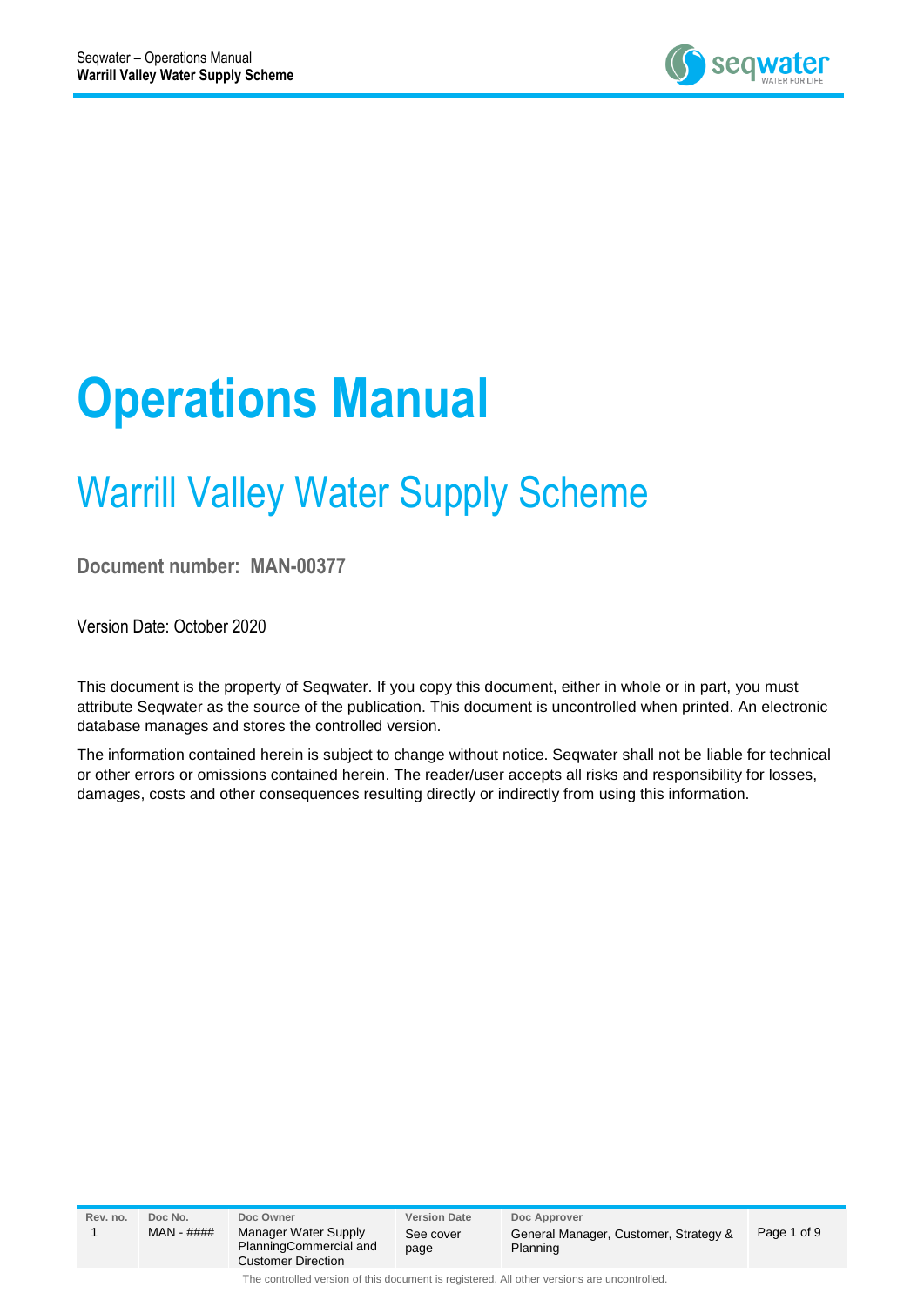

### **Contents**

|     |                                                                            | 3                                                                                                                                                 |
|-----|----------------------------------------------------------------------------|---------------------------------------------------------------------------------------------------------------------------------------------------|
| 1.1 | Short title                                                                | 3                                                                                                                                                 |
| 1.2 | Interpretation of words used in this manual                                | 3                                                                                                                                                 |
| 1.3 | Water supply scheme                                                        | 3                                                                                                                                                 |
|     |                                                                            | 3                                                                                                                                                 |
| 2.1 | Operating levels for infrastructure                                        | 3                                                                                                                                                 |
|     |                                                                            | 4                                                                                                                                                 |
| 3.1 | Calculating and setting announced allocations                              | 4                                                                                                                                                 |
| 3.2 | Announced allocation for medium priority allocations                       | 4                                                                                                                                                 |
| 3.3 | Announced allocation for high priority water allocations                   | 5                                                                                                                                                 |
| 3.4 | Alternative water sharing arrangements for high priority water allocations | 8                                                                                                                                                 |
| 3.5 | Taking water under a water allocation                                      | 8                                                                                                                                                 |
|     |                                                                            | 8                                                                                                                                                 |
| 4.1 | Seasonal water assignments                                                 | 8                                                                                                                                                 |
|     |                                                                            | 9                                                                                                                                                 |
|     |                                                                            | <b>Preliminary</b><br><b>Operating rules</b><br><b>Water sharing rules</b><br>Seasonal water assignment rules<br><b>Attachment 1 - Dictionary</b> |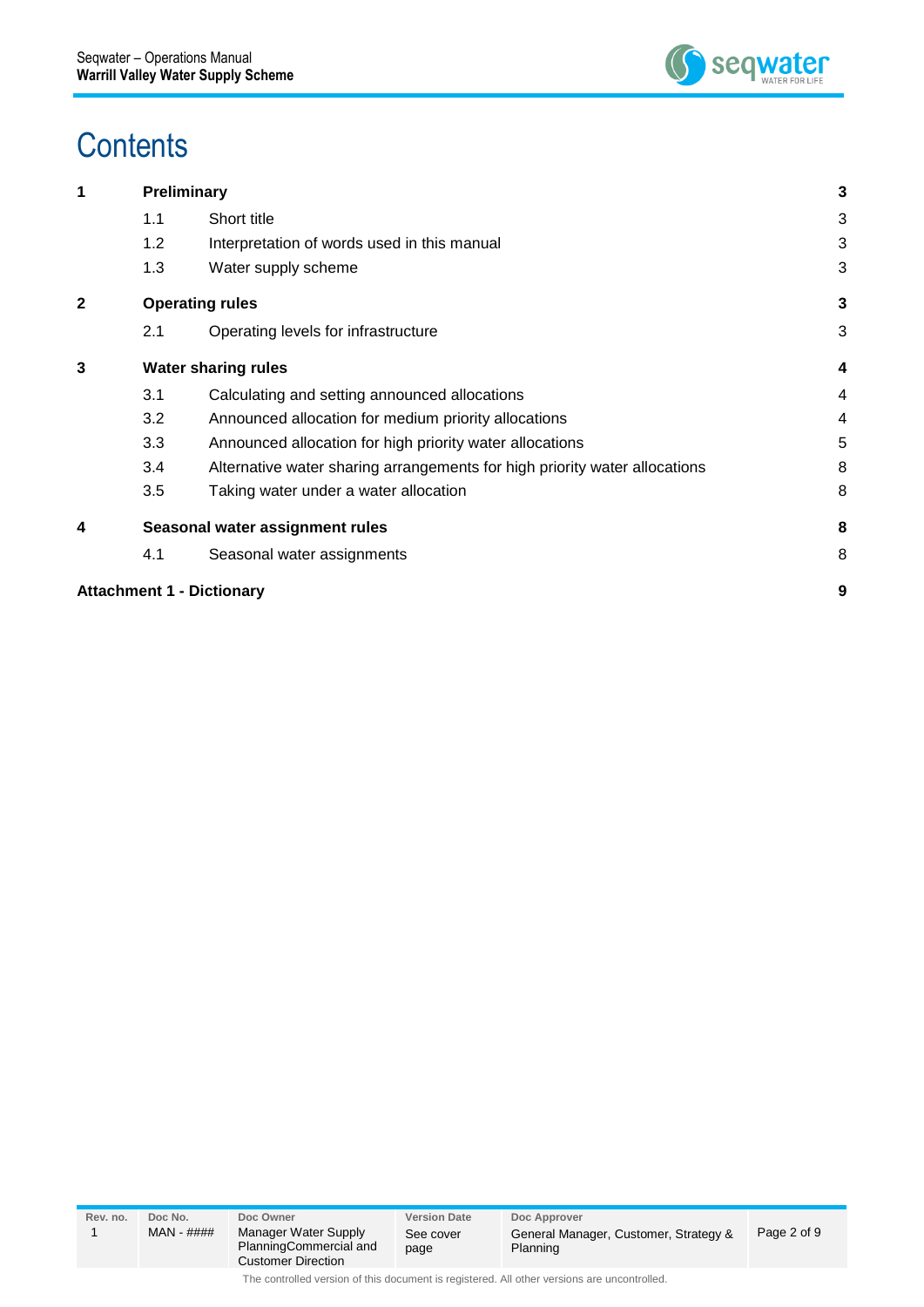

### <span id="page-2-0"></span>1 Preliminary

#### <span id="page-2-1"></span>**1.1 Short title**

- 1. This operations manual may be cited as Warrill Valley Water Supply Scheme Operations Manual.
- 2. Reference in this document to 'this manual' means the Warrill Valley Water Supply Scheme Operations Manual.

#### <span id="page-2-2"></span>**1.2 Interpretation of words used in this manual**

The dictionary in attachment 1 defines particular words used in this manual.

#### <span id="page-2-3"></span>**1.3 Water supply scheme**

The extent of the Warrill Valley Water Supply Scheme is defined in the Water Plan (Moreton) 2007.

### <span id="page-2-4"></span>2 Operating rules

### <span id="page-2-5"></span>**2.1 Operating levels for infrastructure**

- 1. The minimum operating levels for the infrastructure in the Warrill Valley Water Supply Scheme are specified in Table 1.
- 2. The licence holder may release water from any infrastructure if the water level in that infrastructure is above its minimum operating level and the release is necessary –
	- a. to supply downstream demand; or
	- b. for operational purposes.
- 3. Despite subsection 2.
	- a. When the water level in Moogerah Dam is at or below EL 138.94 the licence holder must not release water from Moogerah Dam –
		- i. to supply medium priority water allocations; and
		- ii. to supply 'High Priority C' water allocations in Zone F.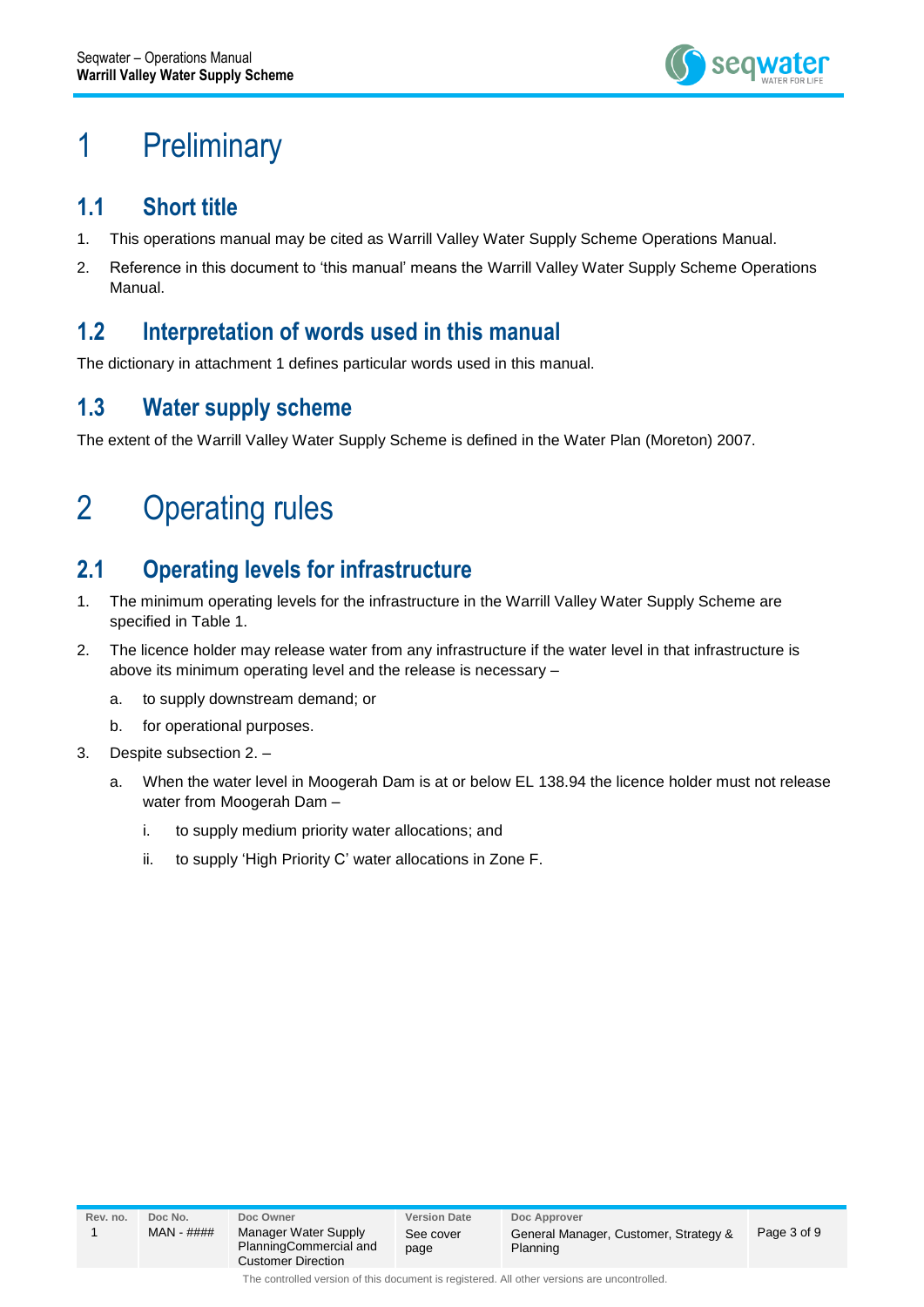

|  |  |  |  | Table 1 - Operating levels of storage infrastructure |
|--|--|--|--|------------------------------------------------------|
|--|--|--|--|------------------------------------------------------|

| <b>Infrastructure</b>               | Minimum operating level (m AHD)                                                                               |
|-------------------------------------|---------------------------------------------------------------------------------------------------------------|
| Aratula Weir                        | Not applicable.                                                                                               |
| Churchbank Weir                     | EL 35.78                                                                                                      |
| Kents Lagoon Diversion Weir         | EL 73.25                                                                                                      |
| Moogerah Dam                        | Invert of Outlet Works EL 132.85 m AHD.                                                                       |
|                                     | 1,130 ML is cease to flow.                                                                                    |
|                                     | 563 ML dead storage after syphoning takes place.                                                              |
| Railway Weir                        | There is no specific level. The weir is operated between the full supply<br>level and the dead storage level. |
| <b>Upper Warrill Diversion Weir</b> | EL 115.16                                                                                                     |
| <b>Warrill Creek Diversion Weir</b> | EL 70.43                                                                                                      |
| Warroolaba Creek Diversion Weir     | EL 52.00                                                                                                      |
| West Branch Warrill Diversion Weir  | EL 42.47                                                                                                      |

### <span id="page-3-0"></span>3 Water sharing rules

#### <span id="page-3-1"></span>**3.1 Calculating and setting announced allocations**

The licence holder must:

- 1. calculate the announced allocation for each priority group using the water sharing rules for the scheme to take effect on the first day of the water year;
- 2. after the commencement of a water year:
	- a. recalculate the announced allocation at the beginning of each calendar month;
	- b. reset the announced allocation no later than 5 Business Days after the first day of the month only if the recalculation indicates that the announced allocation would:
		- i. increase by 5 or more percentage points; or
		- ii. increase to 100 percent.
- 3. publish details of the announced allocation, including parameters for determining the announced allocation, on the licence holder's website within 5 Business Days of setting an announced allocation;
- 4. not reduce the announced allocation during a water year;
- 5. round the announced allocation to the nearest whole percentage point;
- 6. not set an announced allocation that is less than zero or greater than 100 percent.

### <span id="page-3-2"></span>**3.2 Announced allocation for medium priority allocations**

1. The licence holder must determine the announced allocation for medium priority allocations using the formula and methodology as follows:

| Rev. no.                                                                                    | Doc No.<br>$MAN - # # # #$ | Doc Owner<br>Manager Water Supply<br>PlanningCommercial and<br><b>Customer Direction</b> | <b>Version Date</b><br>See cover<br>page | Doc Approver<br>General Manager, Customer, Strategy &<br>Planning | Page 4 of 9 |
|---------------------------------------------------------------------------------------------|----------------------------|------------------------------------------------------------------------------------------|------------------------------------------|-------------------------------------------------------------------|-------------|
| The controlled version of this document is registered. All other versions are uncontrolled. |                            |                                                                                          |                                          |                                                                   |             |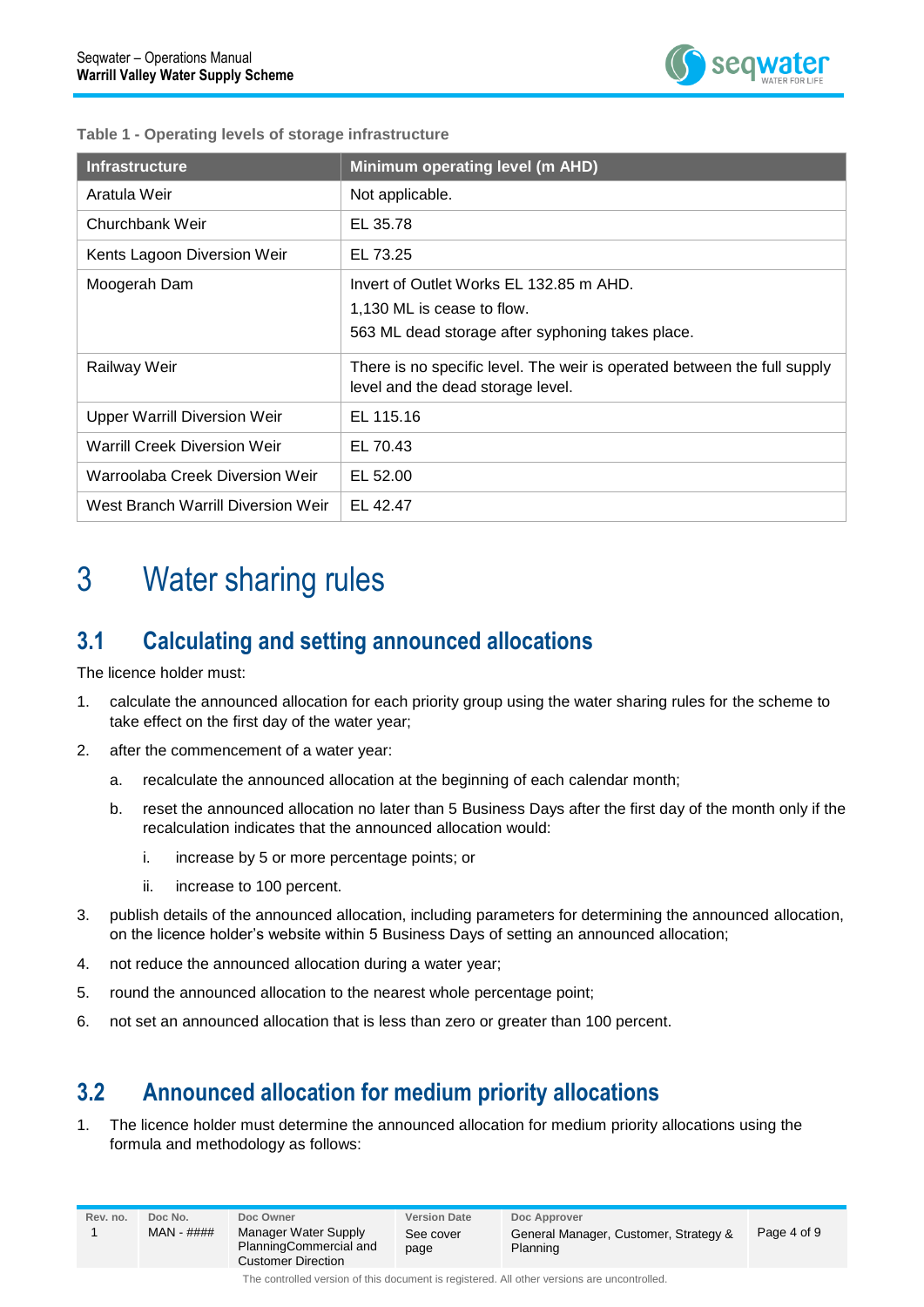

a. the announced allocation percentage for medium priority water allocations must be calculated using the following formula:

$$
AA_{MP} = \left\{ \frac{UV + IN + DIV_{MP} + DIV_{HPC} - (HPCA + RE + TOA)}{MPA} \right\} \times 100
$$

2. The parameters used in the announced allocation formula for medium priority allocations are defined in Tables 2 to 6.

#### <span id="page-4-0"></span>**3.3 Announced allocation for high priority water allocations**

- 1. The licence holder must determine the announced allocation for 'High Priority C' allocations using the formula and methodology as follows:
	- a. 100 per cent when the announced allocation for medium priority water allocations is greater than zero percent; or
	- b. when the announced allocation for medium priority group water allocations is zero per cent, the announced allocation percentage for high priority water allocations must be calculated using the following formula:

$$
AA_{HPC} = \left\{\frac{UV + DIV_{HPC} - TOA}{HPCA}\right\} \times 100
$$

2. The parameters used in the announced allocation formula for 'High Priority C' allocations are defined in Tables 2 to 6.

|  | Table 2 - Announced allocation parameters |  |  |
|--|-------------------------------------------|--|--|
|--|-------------------------------------------|--|--|

| <b>Term</b> | <b>Details</b>                                                                                                                                                                                                                                                                                                                                                                                                                                                                               |
|-------------|----------------------------------------------------------------------------------------------------------------------------------------------------------------------------------------------------------------------------------------------------------------------------------------------------------------------------------------------------------------------------------------------------------------------------------------------------------------------------------------------|
| UV          | $UV$ (storage) = $CV - MOV - SL$                                                                                                                                                                                                                                                                                                                                                                                                                                                             |
| (ML)        | Usable volume in a storage is the volume in a storage that is available for supplying<br>demand after projected losses and inaccessible volume is accounted for.                                                                                                                                                                                                                                                                                                                             |
|             | $CV = current volume$ in a storage.                                                                                                                                                                                                                                                                                                                                                                                                                                                          |
|             | $SL =$ storage loss. The net projected storage loss from for the remainder of the water<br>year. Includes evaporation and seepage, minus direct rainfall onto the storage.<br>Calculated by multiplying the storage loss value for the current month by the surface<br>area of the storage. The storage loss values are shown in Table 3.<br>$MOV =$ minimum operating volume. The volume of water in a storage that cannot be<br>accessed to meet demand under normal operating conditions. |
| IN<br>(ML)  | Inflow – the allowance for inflows used in the resource assessment and includes<br>assumed minimum inflow into Moogerah Dam and assumed minimum tributary inflows<br>into the weirs. The assumed minimum inflow used in the resource assessment for<br>determining the announced allocation is a projected minimum inflow over the duration of<br>the water year. The assumed minimum inflow values used in the resource assessment<br>are shown in Table 4.                                 |

| kev.no. |  |
|---------|--|
|         |  |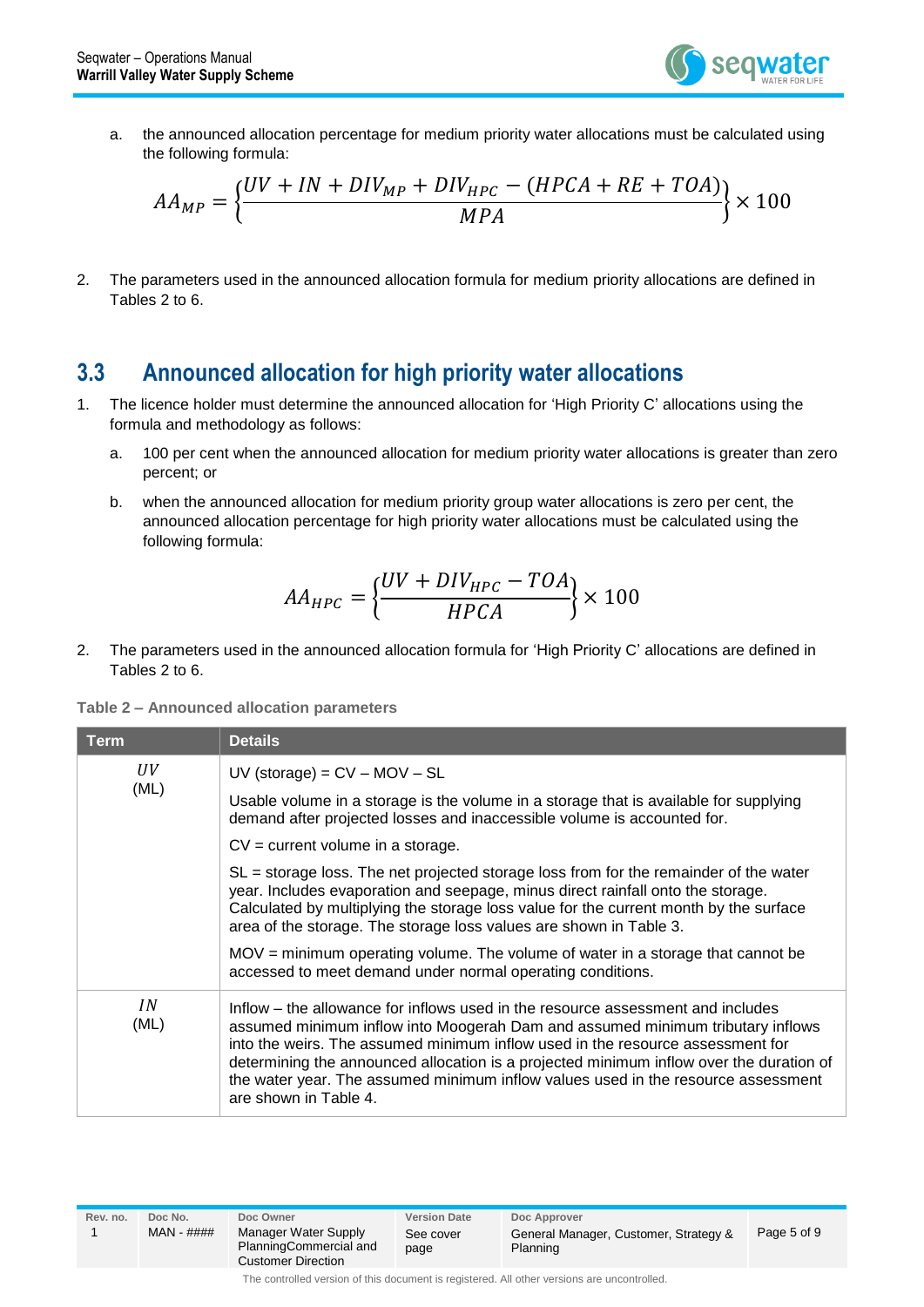

| <b>Term</b>         | <b>Details</b>                                                                                                                                                                                                                                                                                          |
|---------------------|---------------------------------------------------------------------------------------------------------------------------------------------------------------------------------------------------------------------------------------------------------------------------------------------------------|
| <b>RE</b><br>(ML)   | Reserve – the volume set aside for supplying high priority water allocations in the future<br>months beyond the current resource assessment. The reserve amount is shown in Table<br>5.                                                                                                                 |
| <b>TOA</b><br>(ML)  | Transmission and operational allowance – an allowance for the river transmission and<br>operational losses expected to occur in running the system to the end of the water year.<br>TOA varies with the announced allocation for medium priority water allocations. TOA is<br>calculated using Table 6. |
| HPCA<br>(ML)        | High Priority C allocation group – the total nominal volume of 'High Priority C' water<br>allocations in the Warrill Valley Water Supply Scheme.                                                                                                                                                        |
| <b>MPA</b><br>(ML)  | Medium priority allocation group – the total nominal volume of medium priority water<br>allocations in the Warrill Valley Water Supply Scheme.                                                                                                                                                          |
| $DIV_{HPC}$<br>(ML) | Diversion high priority is the volume (in megalitres) of water taken under 'High Priority C'<br>water allocations since the start of the current water year up to the time of assessment<br>of the announced allocation.<br>At the start of the water year $DIV_{HPC} = 0$                              |
| $DIV_{MP}$<br>(ML)  | Diversion medium priority is the volume (in megalitres) of water taken under medium<br>priority water allocations since the start of the current water year up to the time of<br>assessment of the announced allocation.                                                                                |
|                     | At the start of the water year $DIV_{MP} = 0$                                                                                                                                                                                                                                                           |

**Table 3 - Total storage loss depths for the remainder of the water year (mm)**

| <b>Month in which announced</b> | Loss depth (mm)     |  |  |
|---------------------------------|---------------------|--|--|
| allocation was calculated       | <b>Moogerah Dam</b> |  |  |
| July                            | 365                 |  |  |
| August                          | 353                 |  |  |
| September                       | 312                 |  |  |
| October                         | 241                 |  |  |
| November                        | 211                 |  |  |
| December                        | 182                 |  |  |
| January                         | 136                 |  |  |
| February                        | 126                 |  |  |
| March                           | 126                 |  |  |
| April                           | 83                  |  |  |
| May                             | 24                  |  |  |
| June                            | 24                  |  |  |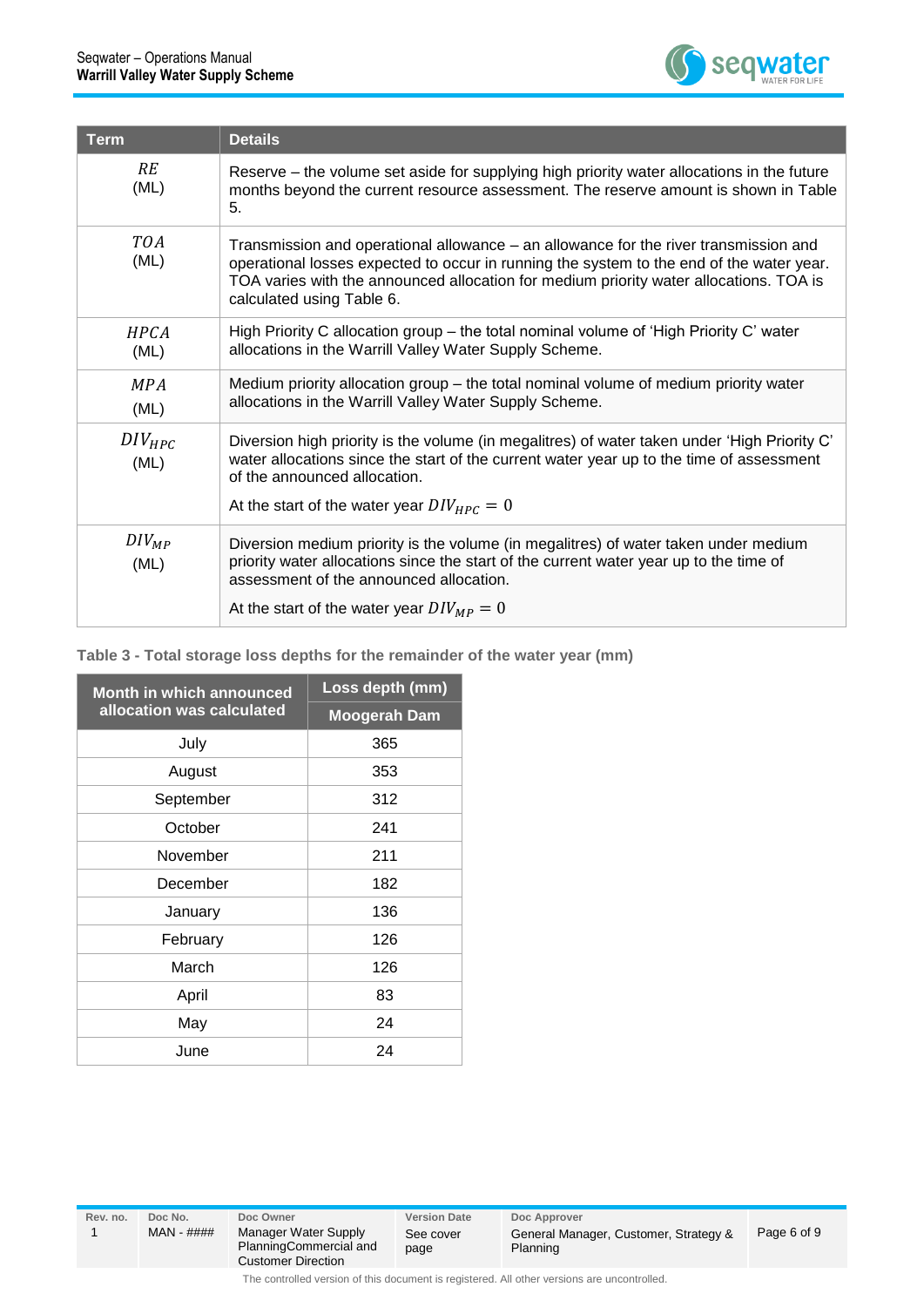

#### **Table 4 - Assumed minimum inflows for the remainder of the water year (ML)**

| <b>Month</b> | <b>Inflow volume</b><br>(ML) |
|--------------|------------------------------|
| July         | 2081                         |
| August       | 2081                         |
| September    | 854                          |
| October      | 674                          |
| November     | 507                          |
| December     | 389                          |
| January      | 333                          |
| February     | 278                          |
| March        | 190                          |
| April        | 95                           |
| May          | 46                           |
| June         | 22                           |

#### **Table 5 – High priority reserve (ML)**

| <b>Month</b> | <b>Reserve volume</b><br>(ML) |
|--------------|-------------------------------|
| July         | 3159                          |
| August       | 3659                          |
| September    | 4202                          |
| October      | 4782                          |
| November     | 5243                          |
| December     | 5605                          |
| January      | 5950                          |
| February     | 6486                          |
| March        | 6929                          |
| April        | 7431                          |
| May          | 8042                          |
| June         | 8615                          |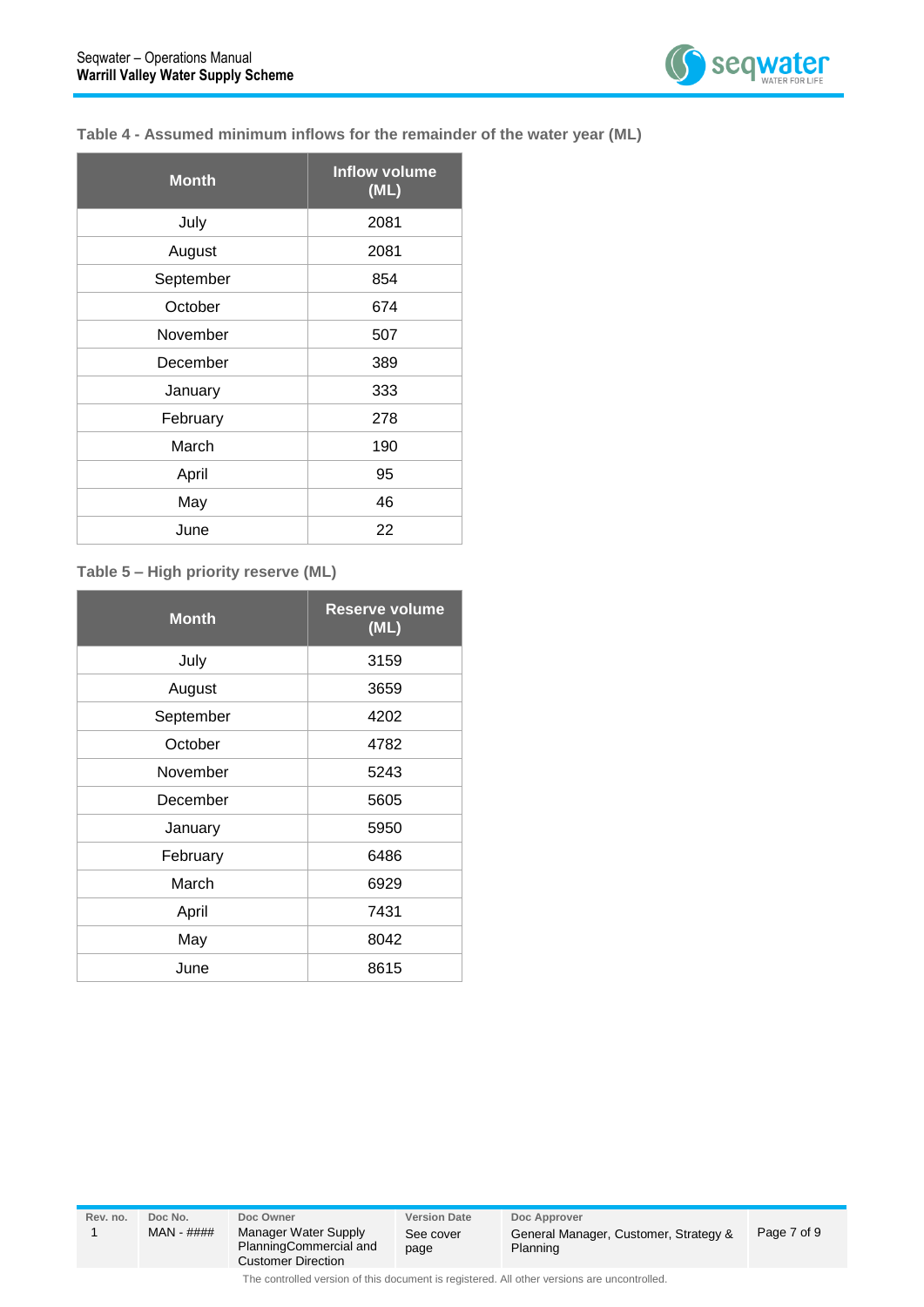| <b>Month in</b>           | <b>Transmission and operational loss allowance</b> |                    |                    |                    |                    |                                       |                     |
|---------------------------|----------------------------------------------------|--------------------|--------------------|--------------------|--------------------|---------------------------------------|---------------------|
| which AA is<br>calculated | $AA_{MP} =$<br>$0\%$                               | $AA_{MP} =$<br>25% | $AA_{MP} =$<br>30% | $AA_{MP} =$<br>40% | $AA_{MP} =$<br>60% | $\overline{A}$ <sub>MP</sub> =<br>80% | $AA_{MP} =$<br>100% |
| July                      | 3 2 0 4                                            | 6581               | 3 3 6 9            | 3 9 9 6            | 5 2 5 0            | 6 5 0 4                               | 7 5 5 9             |
| August                    | 2878                                               | 5984               | 3 0 6 7            | 3644               | 4798               | 5952                                  | 7 105               |
| September                 | 2655                                               | 5 4 3 4            | 2781               | 3 2 9 7            | 4 3 2 9            | 5 3 6 2                               | 6 3 9 4             |
| October                   | 2 3 9 9                                            | 4858               | 2484               | 2 940              | 3853               | 4766                                  | 5 6 7 9             |
| November                  | 2 0 5 4                                            | 4 2 1 5            | 2 1 5 8            | 2 5 5 9            | 3 3 6 2            | 4 1 6 4                               | 4 9 6 7             |
| December                  | 1 7 2 7                                            | 3614               | 1853               | 2 2 0 4            | 2 9 0 5            | 3606                                  | 4 3 0 7             |
| January                   | 1 4 6 5                                            | 3 0 9 2            | 1587               | 1889               | 2494               | 3 0 9 8                               | 3703                |
| February                  | 1 1 9 6                                            | 2 5 8 1            | 1 3 2 7            | 1 5 8 4            | 2098               | 2612                                  | 3 1 2 7             |
| March                     | 881                                                | 2 0 3 6            | 1 0 5 2            | 1 2 6 7            | 1696               | 2 1 2 5                               | 2 5 5 4             |
| April                     | 550                                                | 1 4 5 1            | 758                | 925                | 1 2 6 0            | 1595                                  | 1930                |
| May                       | 318                                                | 916                | 481                | 592                | 814                | 1 0 3 6                               | 1 2 5 8             |
| June                      | 157                                                | 451                | 237                | 291                | 400                | 509                                   | 619                 |

**Table 6 – Transmission and operational allowance (ML)**

#### <span id="page-7-0"></span>**3.4 Alternative water sharing arrangements for high priority water allocations**

1. When the announced allocation for high priority allocation holders within the Warrill Valley Water Supply Scheme, as determined under section 3.3, is zero percent, the licence holder may make water available from Moogerah Dam by announcement.

#### <span id="page-7-1"></span>**3.5 Taking water under a water allocation**

- 1. The total volume of water taken under a water allocation in a water year must not exceed the nominal volume for the water allocation.
- 2. The total volume of water that may be taken under a water allocation in a water year, other that water made available by announcement in section 3.4, must not exceed the nominal volume of the water allocation multiplied by the announced allocation percentage.

### <span id="page-7-2"></span>4 Seasonal water assignment rules

#### <span id="page-7-3"></span>**4.1 Seasonal water assignments**

- 1. The licence holder may approve a seasonal assignment of a volume of water.
- 2. Water supplied under a seasonal water assignment may be used for any purpose.

| Rev. no.                                                                                    | Doc No.<br>$MAN - # # ##$ | Doc Owner<br>Manager Water Supply<br>PlanningCommercial and<br><b>Customer Direction</b> | <b>Version Date</b><br>See cover<br>page | Doc Approver<br>General Manager, Customer, Strategy &<br>Planning | Page 8 of 9 |
|---------------------------------------------------------------------------------------------|---------------------------|------------------------------------------------------------------------------------------|------------------------------------------|-------------------------------------------------------------------|-------------|
| The controlled version of this document is registered. All other versions are uncontrolled. |                           |                                                                                          |                                          |                                                                   |             |